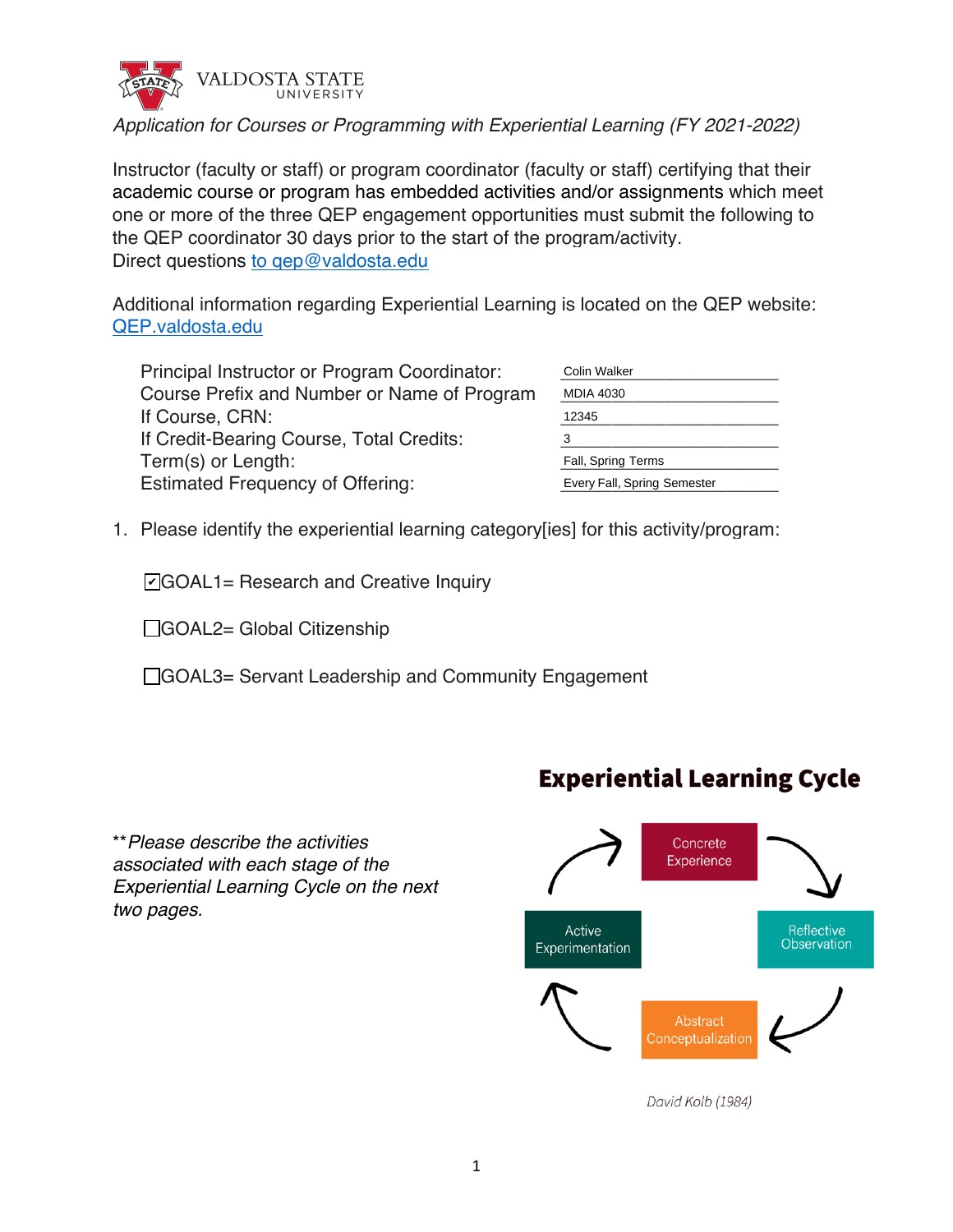

#### **Concrete Experience**

Choose one of the following options that represents the Concrete Experience task for students participating the Experiential Learning activity.

Creative Exercises

Describe this task in further detail.

During the first two weeks of the course, the students will learn more about the mission of the Harley Langdale Jr. Foundation and the Grand Bay Wetland Education Center. Representatives may speak with the students. Students will create a graded corporate video style marketing proposal based on instructions from instructor. Students will present the proposal to the instructor during class time. After the completion of this activity, there will be an in-class discussion regarding strengths and weaknesses of the presentation to identify areas for improvement as needed before the proposal is given to the Harley Langdale Jr. Foundation. This proposal will be reviewed by representatives from the HLJr Foundation and the Grand Bay Wetland Education Center. After the proposal is approved, the students will be asked to create videos using clips provided by Grand Bay or they may record material on location depending on the nature of the work.

## **Reflective Observation**

Choose one of the following options that represents the Reflective Observation task for students participating the Experiential Learning activity.

Journaling

Describe this task in further detail.

Each week the students will be asked to create a journal using Adobe Spark that includes the following elements along with visual elements that demonstrate their work:

o Please document the work completed for the week of the entry that you are posting.

o Please include a reflection on the experience of working on the project that week and other additional work that may need to be completed outside of class.

o Items to include in your reflection:

•Where did you succeed?

•Where can you improve?

•What tools do you need for success in future weeks?

Each journal entry is graded using a rubric distributed to students prior to the start of the assignment and must include at least 12 sentences and audiovisual elements related to their work that week. Students will create a public link for the Adobe Spark journal entry and submit the link to the instructor via BlazeVIEW. Students typically work 4-6 hours per week outside of class on editing, journaling, and other research elements that assist in the creation of each video.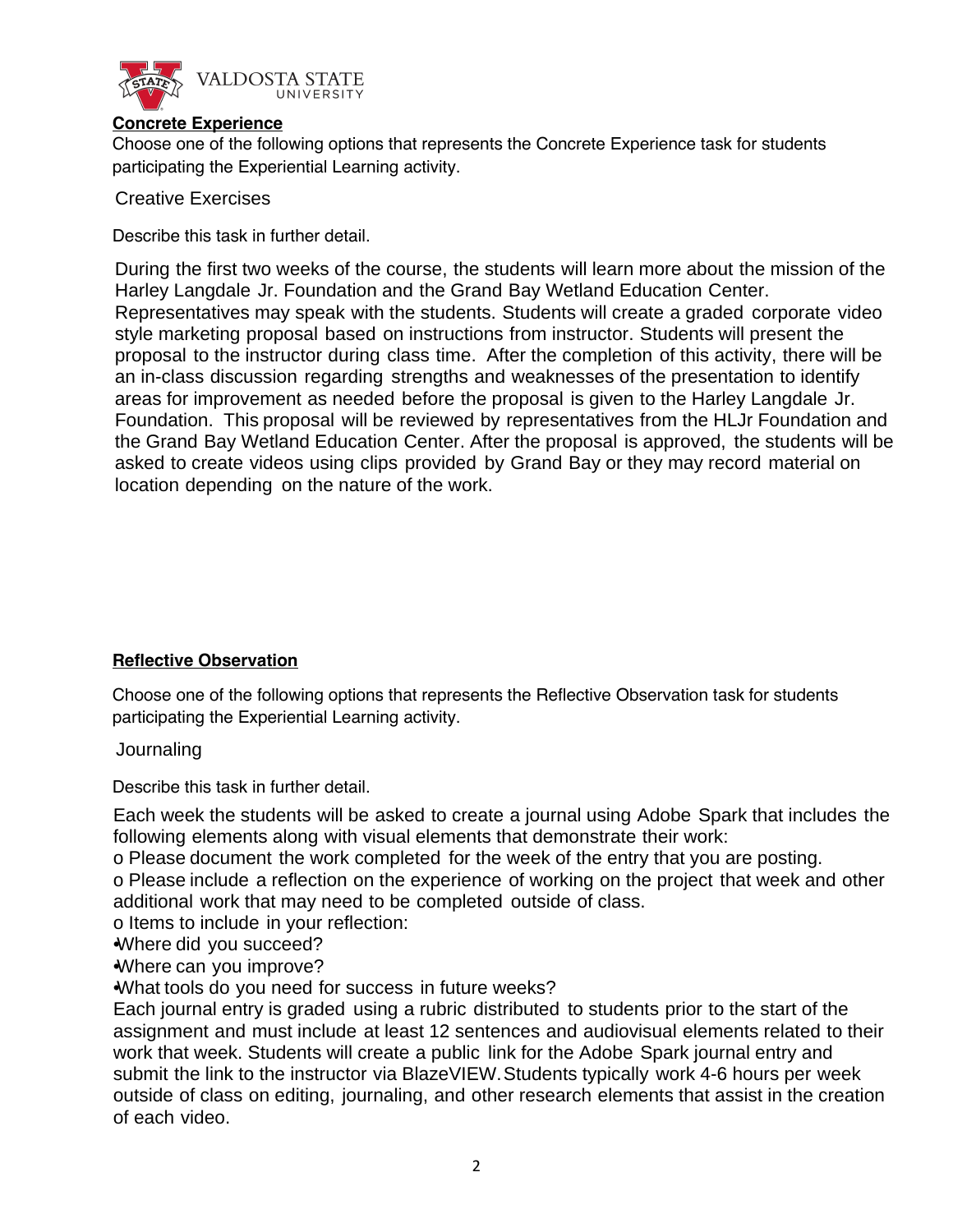

### **Abstract Conceptualization**

Choose one of the following options that represents the Abstract Conceptualization task for students participating the Experiential Learning activity.

Sequencing Facts/Events

Describe this task in further detail.

The students will receive feedback from the instructor and the client (Grand Bay Wetland Education Center) about how work can be improved for subsequent videos. The students then receive rough outlines for each subsequent video from the Grand Bay Wetland Education Center. The students must work together to determine the sequencing of events in each video throughout the editing process. Students often create a rough cut and solicit feedback from their peers and the instructor to evaluate whether the sequencing is logical for a viewer.

#### **Active Experimentation**

Choose one of the following options that represents the Active Experimentation task for students participating the Experiential Learning activity.

Authentic Applications

Describe this task in further detail.

Students will complete final edits for educational videos. These edits are then sent to the client (Grand Bay) and they will receive feedback from the client and the instructor. Each week students will work to incorporate feedback from the videos in previous weeks to fulfill the client's requests for the project. The instructor will encourage students to generate questions for the client if there is a need for clarification based on the client's feedback. Students typically complete approximately 8 videos per semester. The videos vary in length depending on the complexity of the topic that is discussed, but most videos range between 3-5 minutes in duration. The videos are distributed via the Grand Bay Wetland Education Center YouTube page. The Grand Bay Wetland Education Center also provides links for these videos to local teachers.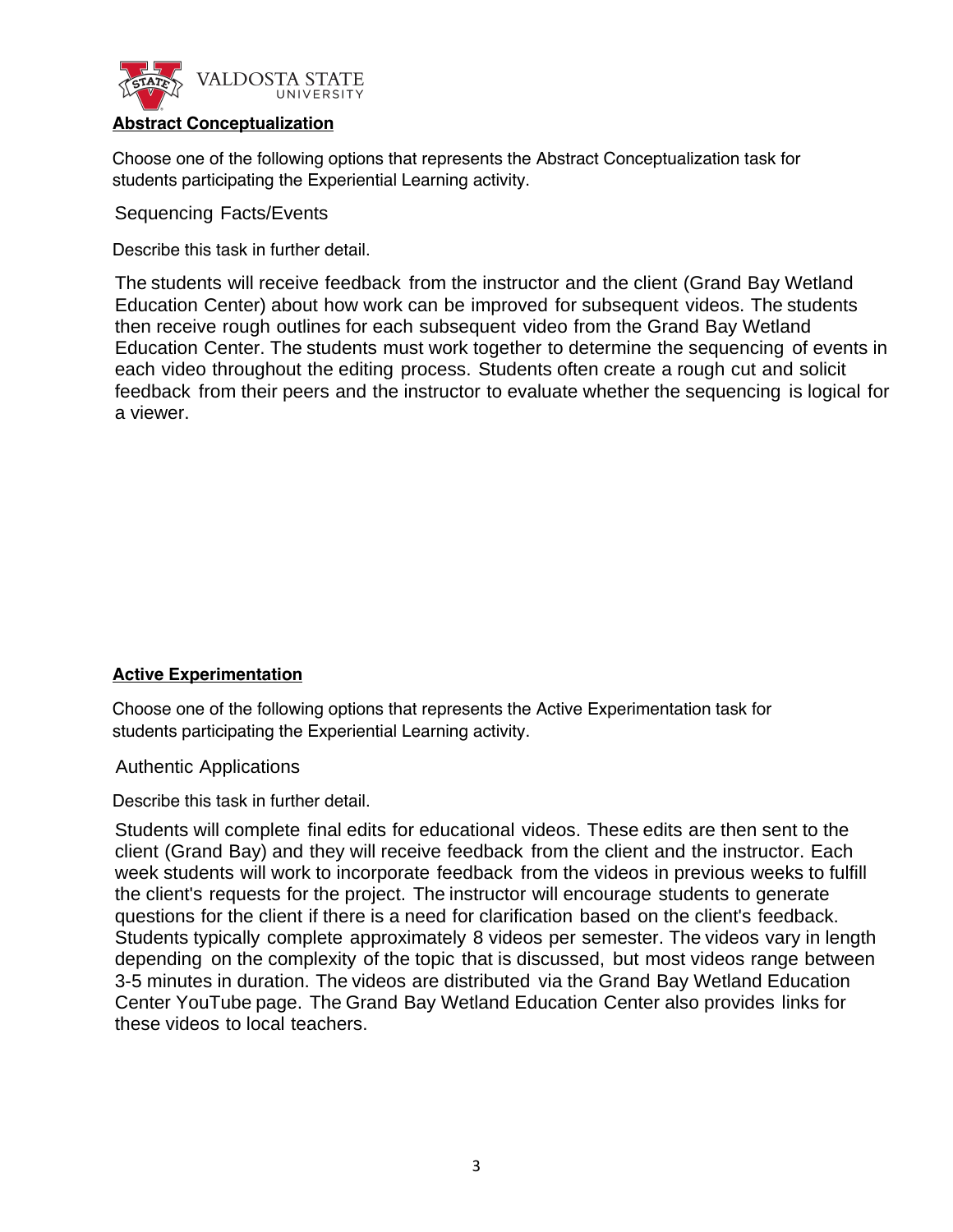

- 2. I agree to have student participants submit the **written reflections** about the opportunity using the instruments provided by the QEP Coordinator.
	- ☐ Yes ■

☐ No

3. I agree to score the student written reflection using the rubric provided and provide that information to the QEP Coordinator 30 days after completing the learning opportunity.

☐ Yes ☐ No

- 4. I agree to write an instructor or program coordinator reflection about this experiential learning activity and provide it to the QEP Coordinator 30 days after completing the learning opportunity. [1-2 max pages]
	- ☐ Yes
	- ☐ No
- 5. A) If credit-bearing course, USG-approved attributes will be assigned to the course in Banner for the term specified. Mark those codes below for which you believe best describe the learning to take place in the course.

B) If program or non-credit-bearing course, identify the total contact hours for the experiential learning opportunity

**Service Learning.** Courses that (1) require student participation in service projects or community engagement (either on campus or through institutional partnerships with off-campus organizations) and (2) integrate the service experience into the course content

☐ZSL1= Service learning courses that require 10 or less hours of service ☐ZSL2= Service learning courses that require 11 to 20 hours of service ☐ZSL3= Service learning courses that require 21 to 50 hours of service ☐ZSL4= Service learning courses that require 51 or more hours of service

**Undergraduate Research or Creative Project**. Courses that are primarily focused on an undergraduate research experience where the students conduct an original research or creative project

☐ZUR1= Research or creative project requires 30 or less contact hours ■

☐ZUR2= Research or creative project requires 31 to 50 contact hours

☐ZUR3= Research or creative project requires 51 to 100 contact hours

☐ZUR4= Research or creative project requires 101 or more contact hours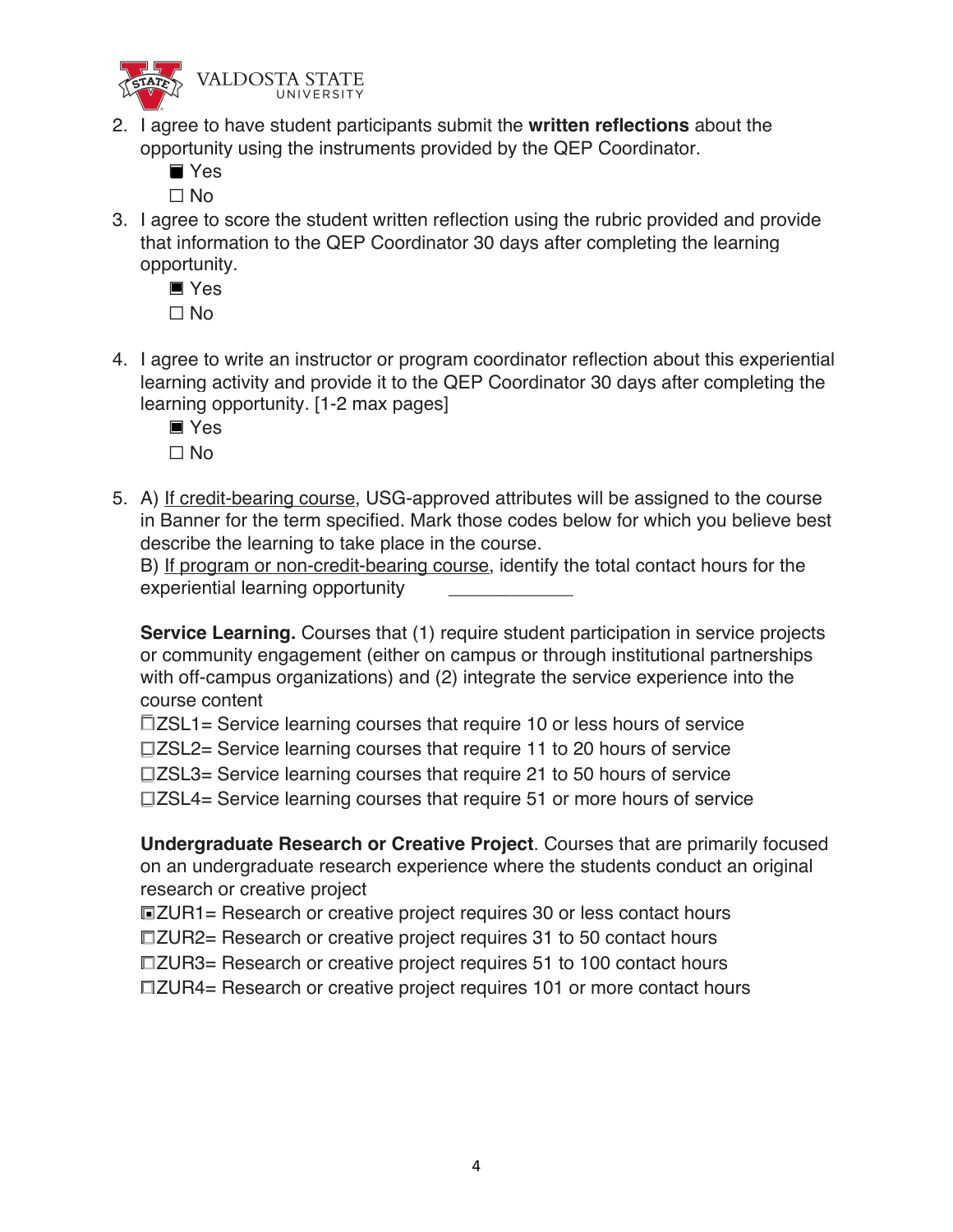

**Work-based Learning**. Courses that (1) require for-credit internships, practicums, clinicals, co-ops, or similar work-based experiences and (2) integrate the work experience into the course content.

☐ZWL2= Work-based component requires 31 to 50 contact hours ☐ZWL3= Work-based component requires 51 to 100 contact hours ☐ZWL4= Work-based component requires 101 or more contact hours ☐ZWL1= Work-based component requires 30 or less contact hours

## **Capstone.**

☐ZCAP= Course offered to undergraduate students to capture a culminating project or exhibition (e.g., a thesis, performance, project) that serves as a final academic experience.

## **Study Abroad**

☐ZSAB= Study Abroad (The course is taught outside of the United States and results in progress towards a degree at the student's home institution) ☐ZSAW= Study Away (The course is similar to Study Abroad in that it generates similar educational, learning and development objectives by teaching students to think, reflect upon themselves and interact with others but it is taught within the United States in a location significantly different than the home campus.)

Identify the duration of the trip (not the length of the course):

 $\square$ ZSA1= Less than 2 weeks

 $\square$ ZSA2= 2 to less than 4 weeks

 $\square$ ZSA3= 4 to less than 8 weeks

☐ZSA4= At least 8 weeks but less than a full semester

☐ZSA5= One semester

Identify other applicable components about the study abroad/study away experience:

□ZSAC= Faculty Led (The course is taught by a faculty member at your institution who is leading the trip)

☐ZSAD= Branch Campus Abroad (The course is taught at a USG's branch campus abroad such as the sites in Costa Rica, Cortona, Oxford, Montepulciano)

☐ZSAE=Embedded (The course is partially taught on the USG campus, and partially taught abroad, such as courses with a trip over Spring or Winter Break)

**□ZSAF=USG Consortium Study Abroad (The course is taught as part of one** of the USG World Regional Council Study Abroad trips, such as European Council and Asia Council trips)

☐ZSAG=International Service Learning (credit bearing volunteering, community development and/or other related educational experience abroad) ☐ZSAH =Internship Abroad/Away (credit bearing work experience abroad)

☐ZSAI =Research Abroad/Away (credit bearing research experience abroad, self-organized or sponsored)